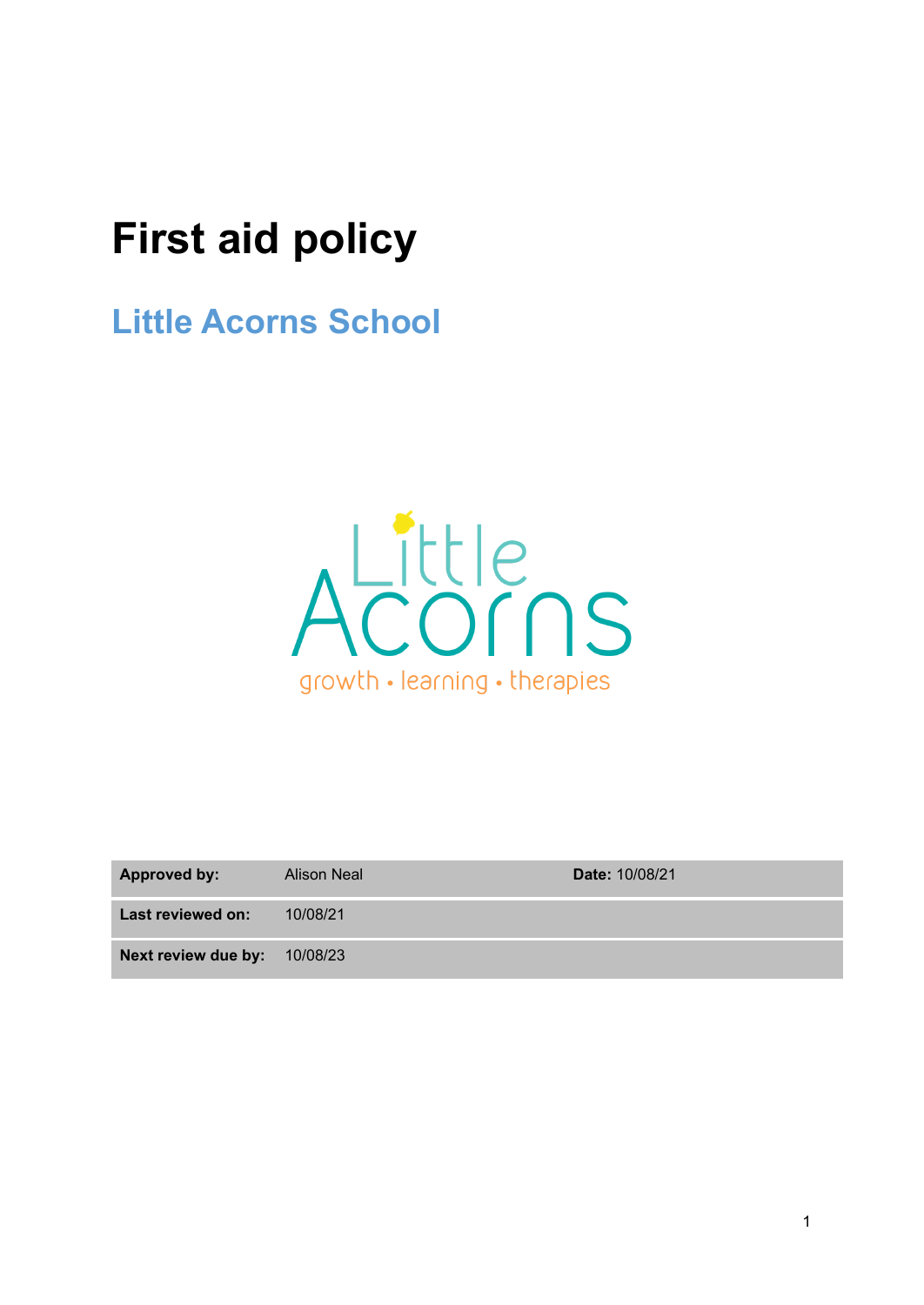# **Contents**

- 1. Aims [3](#page-1-0)
- 2. Legislation and guidance [3](#page-1-1)
- 3. Roles and responsibilities [4](#page-2-0)
- 4. First aid procedures [5](#page-3-0)
- 5. First aid equipment [6](#page-3-1)
- 6. Record-keeping and reporting [7](#page-4-0)
- 7. Training [8](#page-5-0)
- 8. Monitoring arrangements [8](#page-5-1)
- [9](#page-5-2). Links with other policies 9

Appendix 1: list of appointed people and trained first aiders.  $10$ 

**………………………………………………………………………………………………………………………**

## <span id="page-1-0"></span>**1. Aims**

The aims of our first aid policy are to:

- Ensure the health and safety of all staff, pupils and visitors
- Ensure that staff and governors are aware of their responsibilities with regards to health and safety
- <span id="page-1-1"></span>● Provide a framework for responding to an incident and recording and reporting the outcomes

# **2. Legislation and guidance**

This policy is based on advice from the Department for Education on first aid in [schools](https://www.gov.uk/government/publications/first-aid-in-schools) and [health](https://www.gov.uk/government/publications/health-and-safety-advice-for-schools) and safety in [schools](https://www.gov.uk/government/publications/health-and-safety-advice-for-schools), and the following legislation:

• The Health and Safety (First Aid) [Regulations](http://www.legislation.gov.uk/uksi/1981/917/regulation/3/made) 1981, which state that employers must provide adequate and appropriate equipment and facilities to enable first aid to be administered to employees, and qualified first aid personnel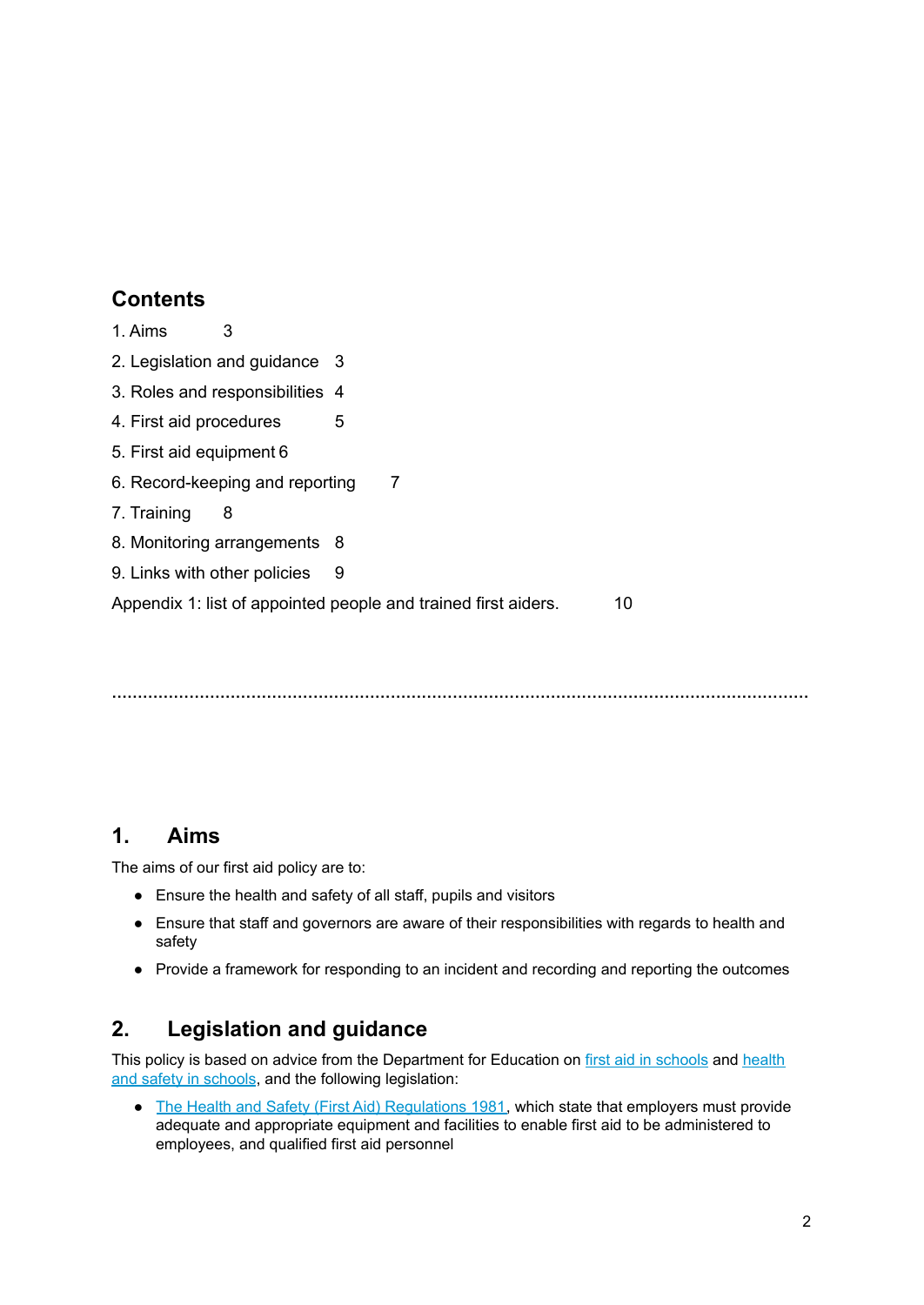- The [Management](http://www.legislation.gov.uk/uksi/1992/2051/regulation/3/made) of Health and Safety at Work Regulations 1992, which require employers to make an assessment of the risks to the health and safety of their employees
- The [Management](http://www.legislation.gov.uk/uksi/1999/3242/contents/made) of Health and Safety at Work Regulations 1999, which require employers to carry out risk assessments, make arrangements to implement necessary measures, and arrange for appropriate information and training
- The Reporting of Injuries, Diseases and Dangerous [Occurrences](http://www.legislation.gov.uk/uksi/2013/1471/schedule/1/paragraph/1/made) Regulations (RIDDOR) 2013, which state that some accidents must be reported to the Health and Safety Executive (HSE), and set out the timeframe for this and how long records of such accidents must be kept
- Social Security (Claims and Payments) [Regulations](http://www.legislation.gov.uk/uksi/1979/628) 1979, which set out rules on the retention of accident records
- <span id="page-2-0"></span>● The Education [\(Independent](http://www.legislation.gov.uk/uksi/2014/3283/schedule/made) School Standards) Regulations 2014, which require that suitable space is provided to cater for the medical and therapy needs of pupils

## **3. Roles and responsibilities**

#### **3.1 Appointed person(s) and first aiders**

The school's appointed person is Sophie Brooks. She is responsible for:

- Ensuring there is an adequate supply of medical materials in first aid kits, and replenishing the contents of these kits
- Ensuring that an ambulance or other professional medical help is summoned when appropriate

All staff are trained First aiders and are trained and qualified to carry out the role (see section 7) and are responsible for:

- Acting as first responders to any incidents; they will assess the situation where there is an injured or ill person, and provide immediate and appropriate treatment
- Sending pupils home to recover, where necessary
- Filling in an accident report on the same day, or as soon as is reasonably practicable, after an incident (kept in the staff room in yellow folder)
- Keeping their contact details up to date

#### **3.2 The headteacher**

The headteacher is responsible for the implementation of this policy, including:

- Ensuring that an appropriate number of appointed persons and/or trained first aid personnel are present in the school at all times. Ensuring that first aiders have an appropriate qualification, keep training up to date and remain competent to perform their role
- Ensuring all staff are aware of first aid procedures
- Ensuring appropriate risk assessments are completed and appropriate measures are put in place
- Ensuring that adequate space is available for catering to the medical needs of pupils, in the instance of Little Acorns this will be in the Little Acorns Therapeutic Community care home if necessary.
- Reporting specified incidents to the HSE when necessary (see section 6)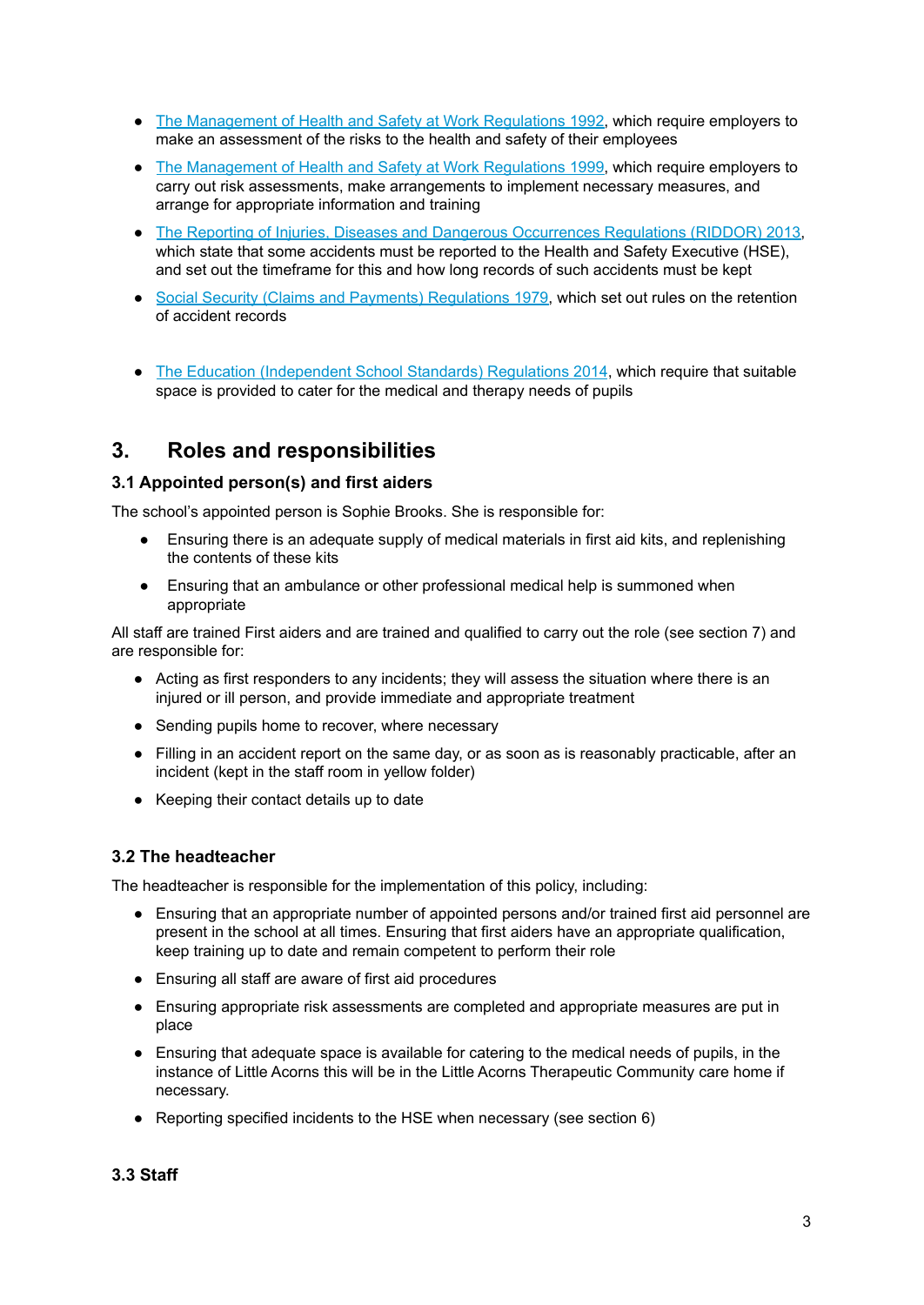School staff are responsible for:

- Ensuring they follow first aid procedures
- Ensuring they know who the first aiders in school are
- Completing accident reports for all incidents they attend to.
- <span id="page-3-0"></span>● Informing the headteacher or their manager of any specific health conditions or first aid needs

# **4. First aid procedures**

#### **4.1 In-school procedures**

In the event of an accident resulting in injury:

- The closest member of staff present will assess the seriousness of the injury and will provide the required first aid treatment
- The first aider will assess the injury and decide if further assistance is needed from a colleague or the emergency services. They will remain on scene until help arrives
- The first aider will also decide whether the injured person should be moved or placed in a recovery position
- If the first aider judges that a pupil is too unwell to remain in school, care staff will be contacted and asked to collect the child. Upon their arrival, the first aider will recommend next steps to the carer who collects them.
- The staff member involved will complete an accident report form on the same day or as soon as is reasonably practical after an incident resulting in an injury

#### **4.2 Off-site procedures**

When taking pupils off the school premises, staff will ensure they always have the following:

- A mobile phone
- A portable first aid kit
- Information about the specific medical needs of pupils

Risk assessments will be completed byJoanna Curley (class teacher) and/or Alison Neal prior to any educational visit that necessitates taking pupils off school premises.

<span id="page-3-1"></span>There will always be at least one first aider on school trips and visits.

# **5. First aid equipment**

A typical first aid kit in our school will include the following:

- A leaflet with general first aid advice
- Regular and large bandages
- Eye pad bandages
- Triangular bandages
- Adhesive tape
- Safety pins
- Disposable gloves
- Antiseptic wipes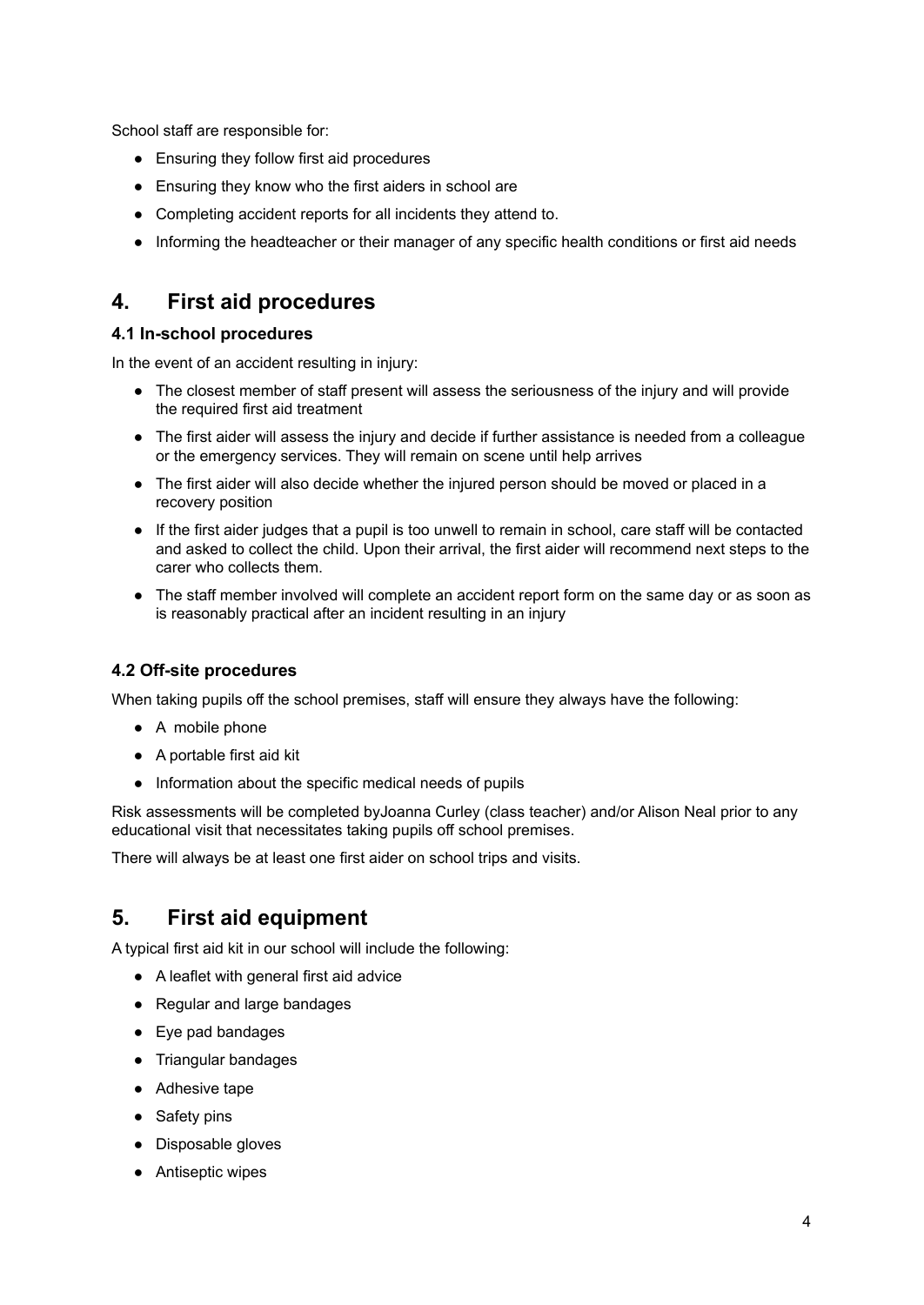- Plasters of assorted sizes
- Scissors
- Cold compresses
- Burns dressings

No medication is kept in first aid kits.

First aid kits are stored in:

- Both classrooms
- The staffroom
- <span id="page-4-0"></span>● In school vehicles

# **6. Record-keeping and reporting**

#### **6.1 First aid and accident record book**

- An accident form will be completed by the relevant member of staff on the same day or as soon as possible after an incident resulting in an injury
- As much detail as possible should be supplied when reporting an accident, including all of the information included in the accident form.
- Records held in the first aid and accident book will be retained by the school for a minimum of 3 years, in accordance with regulation 25 of the Social Security (Claims and Payments) Regulations 1979, and then securely disposed of

#### **6.2 Reporting to the HSE**

The Head Teacher will keep a record of any accident which results in a reportable injury, disease, or dangerous occurrence as defined in the RIDDOR 2013 legislation (regulations 4, 5, 6 and 7).

Reportable injuries, diseases or dangerous occurrences include:

● Death

.

- Specified injuries, which are:
	- o Fractures, other than to fingers, thumbs and toes
	- o Amputations
	- o Any injury likely to lead to permanent loss of sight or reduction in sight
	- $\circ$  Any crush injury to the head or torso causing damage to the brain or internal organs
	- o Serious burns (including scalding)
	- o Any scalping requiring hospital treatment
	- o Any loss of consciousness caused by head injury or asphyxia
	- o Any other injury arising from working in an enclosed space which leads to hypothermia or heat-induced illness, or requires resuscitation or admittance to hospital for more than 24 hours
- Injuries where an employee is away from work or unable to perform their normal work duties for more than 7 consecutive days (not including the day of the incident)
- Where an accident leads to someone being taken to hospital
- Near-miss events that do not result in an injury, but could have done. Examples of near-miss events relevant to schools include, but are not limited to: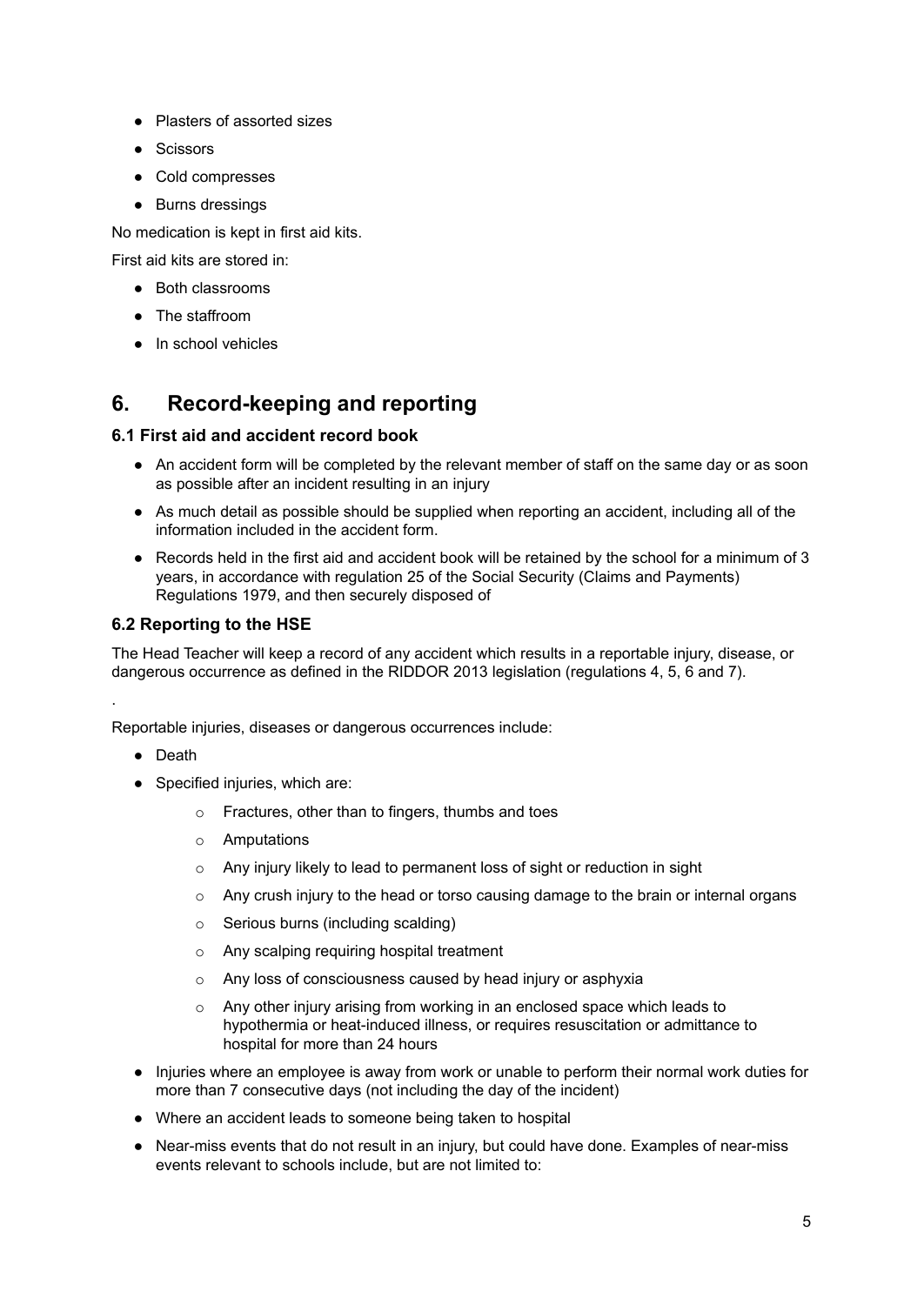- o The collapse or failure of load-bearing parts of lifts and lifting equipment
- o The accidental release of a biological agent likely to cause severe human illness
- o The accidental release or escape of any substance that may cause a serious injury or damage to health
- o An electrical short circuit or overload causing a fire or explosion

Information on how to make a RIDDOR report is available here:

<span id="page-5-0"></span>How to make a [RIDDOR](http://www.hse.gov.uk/riddor/report.htm) report, HSE http://www.hse.gov.uk/riddor/report.htm

## **7. Training**

All school staff undertake first aid training.

All first aiders must have completed a training course, and must hold a valid certificate of competence to show this. The school will keep a register of all trained first aiders, what training they have received and when this is valid until

<span id="page-5-1"></span>Staff are to renew their first aid training when it is no longer valid.

### **8. Monitoring arrangements**

This policy will be reviewed by the Head teacher every 2 years

<span id="page-5-2"></span>At every review, the policy will be approved by the head teacher and the appointed person.

## **9. Links with other policies**

This first aid policy is linked to the

- Health and safety policy
- Risk assessment policy
- Policy on supporting pupils with medical conditions